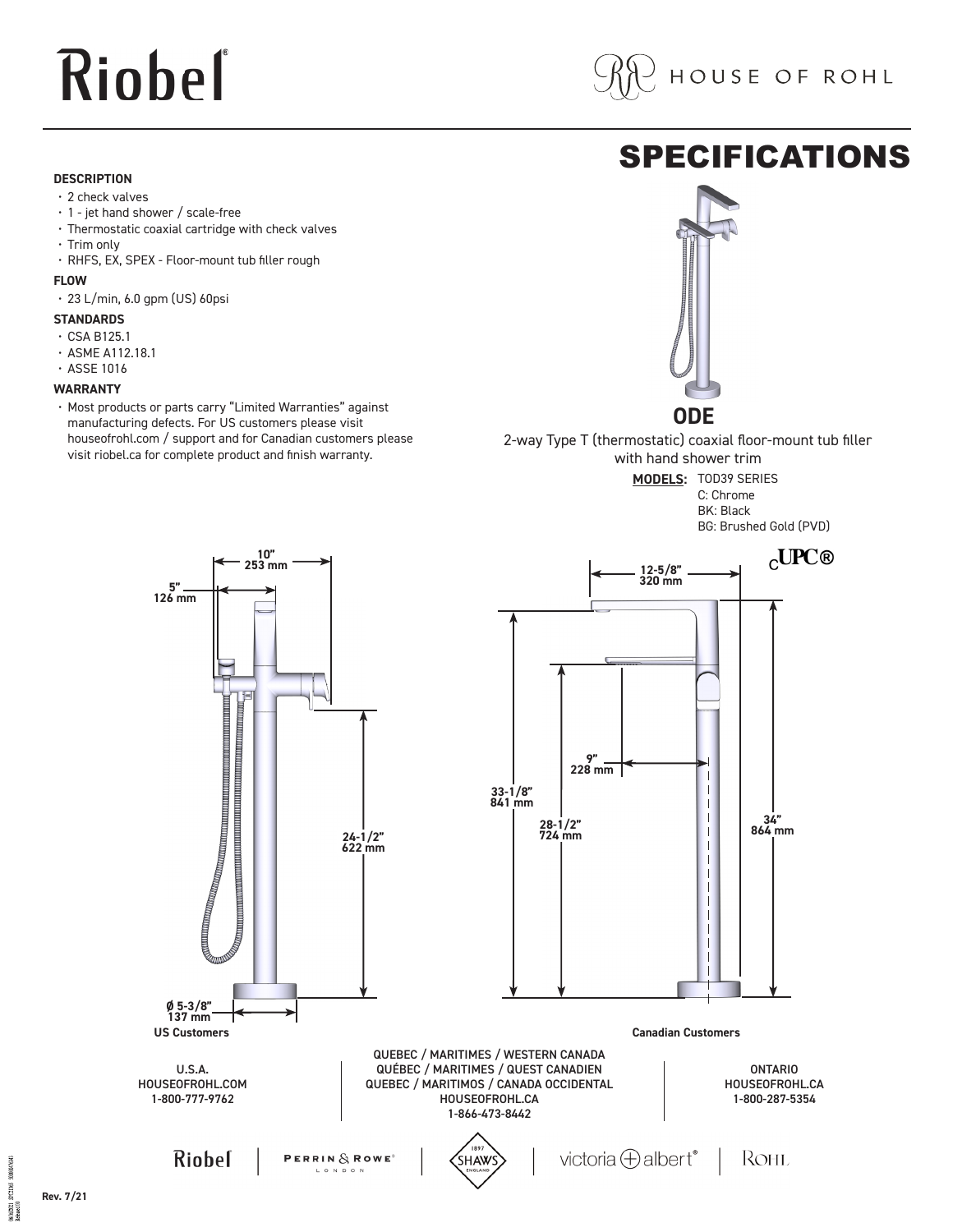# Riobel

#### **DESCRIPTION**

- 2 clapets anti-retour
- Douchette 1 jet/anticalcaire
- Cartouche thermostatique coaxiale avec clapets anti-retour
- Garniture seule
- RHFS, EX, SPEX Brut de robinet de bain fixé au sol

#### **DÉBITS DISPONIBLES**

 $\cdot$  23 L/min, 6.0 gpm (US) 60psi

#### **CERTIFICATIONS**

- CSA B125.1
- ASME A112.18.1
- ASSE 1016

#### **GARANTIE**

• La plupart des produits ou pièces comprend des «garanties limitées» contre les défauts de fabrication. Pour les clients des États-Unis : veuillez consulter houseofrohl.com/support; Pour les clients du Canada : veuillez consulter riobel.ca pour connaître les conditions complètes de la garantie des produits et finis.

### SPÉCIFICATIONS



**ODE**

Remplisseur de baignoire coaxial fixé au sol, type T (thermostatique), à 2 voies, avec garniture pour douchette **MODÈLES :** TOD39 Séries

C: Chrome poli BK: Noir

BG: Or brossé (PVD)



annung aka **PC2196**